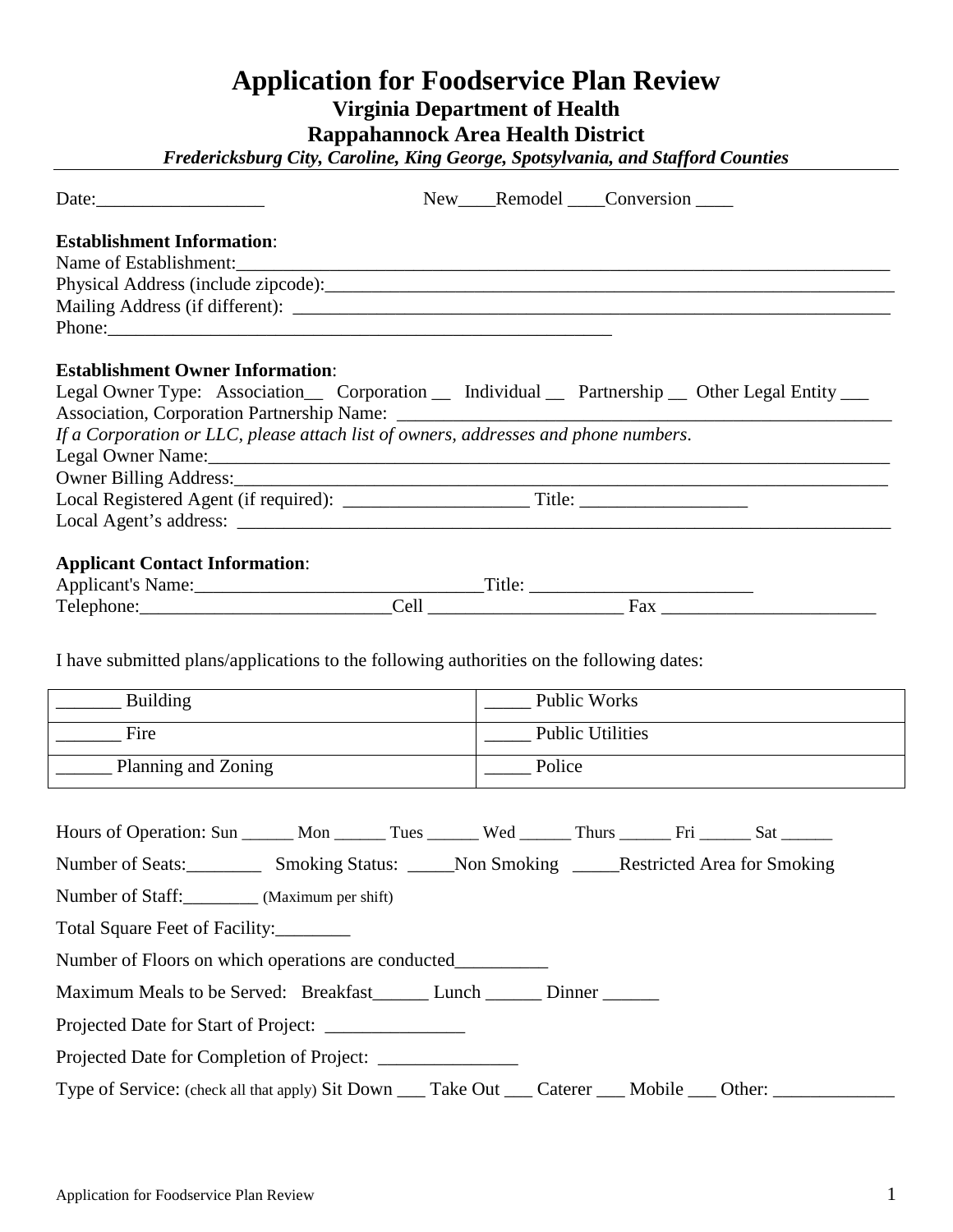## **Please enclose the following documents**:

- \_\_\_\_\_ Certified Food Protection Manager credential(s)
- Proposed Menu (including seasonal, off-site and banquet menus)
- \_\_\_\_\_ Manufacturer Specification sheets for each piece of equipment shown on the plan
- Site plan showing location of business in building; location of building on site including alleys, streets; and location of any outside equipment (dumpsters, well, septic system – if applicable)
- \_\_\_\_\_ Plan drawn to scale of food establishment showing location of equipment, plumbing, electrical services and mechanical ventilation
- Equipment schedule

## **Contents And Format Of Plans And Specifications**

- 1. Provide plans that are a minimum of 11 x 14 inches in size including the layout of the floor plan accurately drawn to a minimum scale of  $1/4$  inch  $= 1$  foot.
- 2. Include: proposed menu, seating capacity, and projected daily meal volume for food service operations.
- 3. Show the location and when requested, elevated drawings of all food equipment. Each piece of equipment must be clearly labeled on the plan with its common name. Submit drawings of self-service hot and cold holding units with sneeze guards.
- 4. Designate clearly on the plan equipment for adequate rapid cooling, including ice baths and refrigeration, and for hot-holding potentially hazardous foods.
- 5. Label and locate separate food preparation sinks when the menu dictates to preclude contamination and cross-contamination of raw and ready-to-eat foods.
- 6. Clearly designate adequate handwashing lavatories for each toilet fixture and in the immediate area of food preparation.
- 7. Provide the room size, aisle space, space between and behind equipment and the placement of the equipment on the floor plan.
- 8. On the plan represent auxiliary areas such as storage rooms, garbage rooms, toilets, and basements and/or cellars used for storage or food preparation. Show all features of these rooms.
- 9. Include and provide specifications for:
	- a. Entrances, exits, loading/unloading areas and docks;
	- b. Complete finish schedules for each room including floors, walls, ceilings and coved juncture bases;
	- c. Plumbing schedule including location of floor drains, floor sinks, water supply lines, overhead waste-water lines, hot water generating equipment with capacity and recovery rate, backflow prevention, and wastewater line connections;
	- d. Lighting schedule with protectors;
		- (1) At least 110 lux (10 foot candles) at a distance of 75 cm (30 inches) above the floor, in walk-in refrigeration units and dry food storage areas and in other areas and rooms during periods of cleaning;
		- (2) At least 220 lux (20 foot candles):
			- (a) At a surface where food is provided for consumer self-service such as buffets and salad bars or where fresh produce or packaged foods are sold or offered for consumption;
			- (b) Inside equipment such as reach-in and under-counter refrigerators;
			- (c) At a distance of 75 cm (30 inches) above the floor in areas used for handwashing, warewashing, and equipment and utensil storage, and in toilet rooms; and
		- (3) At least 540 lux (50 foot candles) at a surface where a food employee is working with food or working with utensils or equipment such as knives, slicers, grinders, or saws where employee safety is a factor.
	- e. Food Equipment schedule to include make and model numbers and listing of equipment that is certified or classified for sanitation by an ANSI or NSF (as applicable).
	- f. Source of water supply and method of sewage disposal. Provide the location of these facilities and submit evidence that state and local regulations are complied with;
	- g. A mop sink or curbed cleaning facility with facilities for hanging wet mops;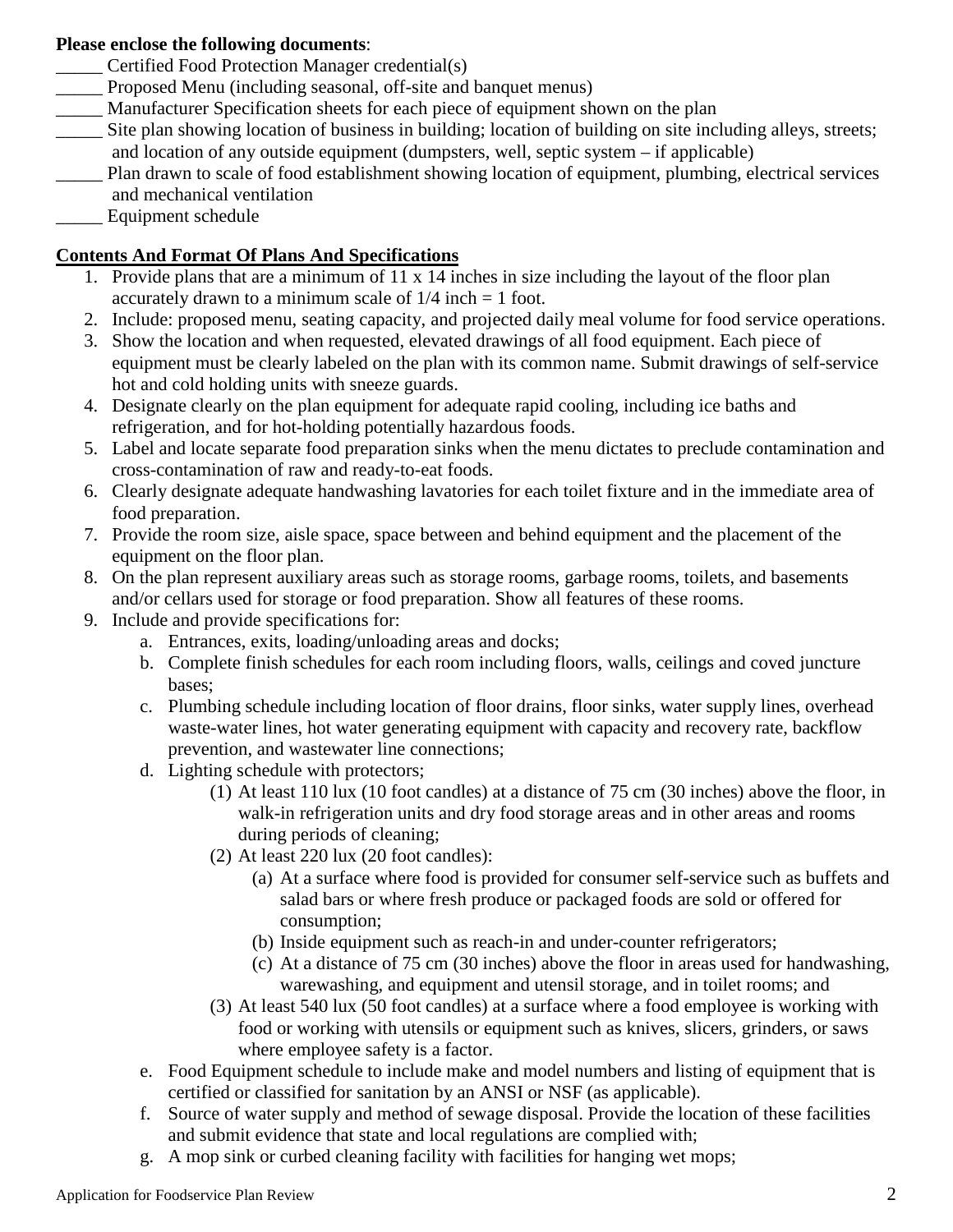- h. Garbage can washing and mat washing area/facility;
- i. Toxic chemicals storage area;
- j. Dressing rooms, locker areas, employee rest and dining areas, and/or coat rack as required;

## *Please circle/answer the following questions*

### **Food Preparation Review:**

Check categories of Potentially Hazardous Foods (PHF's) to be handled, prepared and served.

| Category:                                                                | YES | NO |
|--------------------------------------------------------------------------|-----|----|
| 1. Thin meats, poultry, fish, eggs (hamburger; sliced meats; fillets)    |     |    |
| 2. Thick meats, whole poultry (roast beef; whole turkey, chickens, hams) |     |    |
| 3. Cold processed foods (salads, sandwiches, vegetables)                 |     |    |
| 4. Hot processed foods (soups, stews, rice, noodles, gravy, casseroles)  |     |    |
| 5. Bakery goods (pies, custards, cream fillings & toppings)              |     |    |
| <b>Food Supplies:</b>                                                    |     |    |
| 1. Are all food supplies from inspected and approved sources?            | YES | NO |
| Please list all your food suppliers:                                     |     |    |

2. What are the projected frequencies of deliveries for:

Frozen foods\_\_\_\_\_\_\_\_\_\_\_\_\_\_\_\_\_\_, Refrigerated foods \_\_\_\_\_\_\_\_\_\_\_\_\_,

Dry goods

3. Provide information on the amount of space (in cubic feet) allocated for:

Dry storage \_\_\_\_\_\_\_\_\_\_\_\_\_\_\_\_\_\_\_\_\_\_\_\_,

Refrigerated Storage \_\_\_\_\_\_\_\_\_\_\_\_\_\_, Frozen storage \_\_\_\_\_\_\_\_\_\_\_\_\_\_\_\_\_\_\_\_\_.

4. How will dry goods be stored off the floor?

## **Cold Storage:**

- 1. Is adequate and approved freezer and refrigeration available to store frozen foods frozen and refrigerated foods at 41°F (5°C) and below? YES NO
	- Provide the method used to calculate cold storage requirements.
- 2. Will raw meats, poultry and seafood be stored in the same refrigerators and freezers with cooked/readyto-eat foods? YES NO

\_\_\_\_\_\_\_\_\_\_\_\_\_\_\_\_\_\_\_\_\_\_\_\_\_\_\_\_\_\_\_\_\_\_\_\_\_\_\_\_\_\_\_\_\_\_\_\_\_\_\_\_\_\_\_\_\_\_\_\_\_\_\_\_\_\_\_\_\_\_\_\_\_\_\_\_\_\_\_\_\_\_\_\_ \_\_\_\_\_\_\_\_\_\_\_\_\_\_\_\_\_\_\_\_\_\_\_\_\_\_\_\_\_\_\_\_\_\_\_\_\_\_\_\_\_\_\_\_\_\_\_\_\_\_\_\_\_\_\_\_\_\_\_\_\_\_\_\_\_\_\_\_\_\_\_\_\_\_\_\_\_\_\_\_\_\_\_\_

- 3. If yes, how will cross-contamination be prevented?
- 4. Does each refrigerator/freezer have a thermometer? YES NO
- 5. Number of refrigeration units: \_\_\_\_\_
- 6. Number of freezer units: \_\_\_\_\_
- 7. Is there a bulk ice machine available? YES NO

## **Thawing Frozen Potentially Hazardous Food:**

Please indicate by checking the appropriate boxes how frozen potentially hazardous foods (PHF's) in each category will be thawed. More than one method may apply. Also, indicate where thawing will take place.

| <b>Thawing Method</b>                              | <b>*THICK FROZEN FOODS</b> | <i><b>*THIN FROZEN FOODS</b></i> |
|----------------------------------------------------|----------------------------|----------------------------------|
| Refrigeration                                      |                            |                                  |
| Running Water Less than $70^{\circ}F(21^{\circ}C)$ |                            |                                  |
| Microwave (as part of cooking process)             |                            |                                  |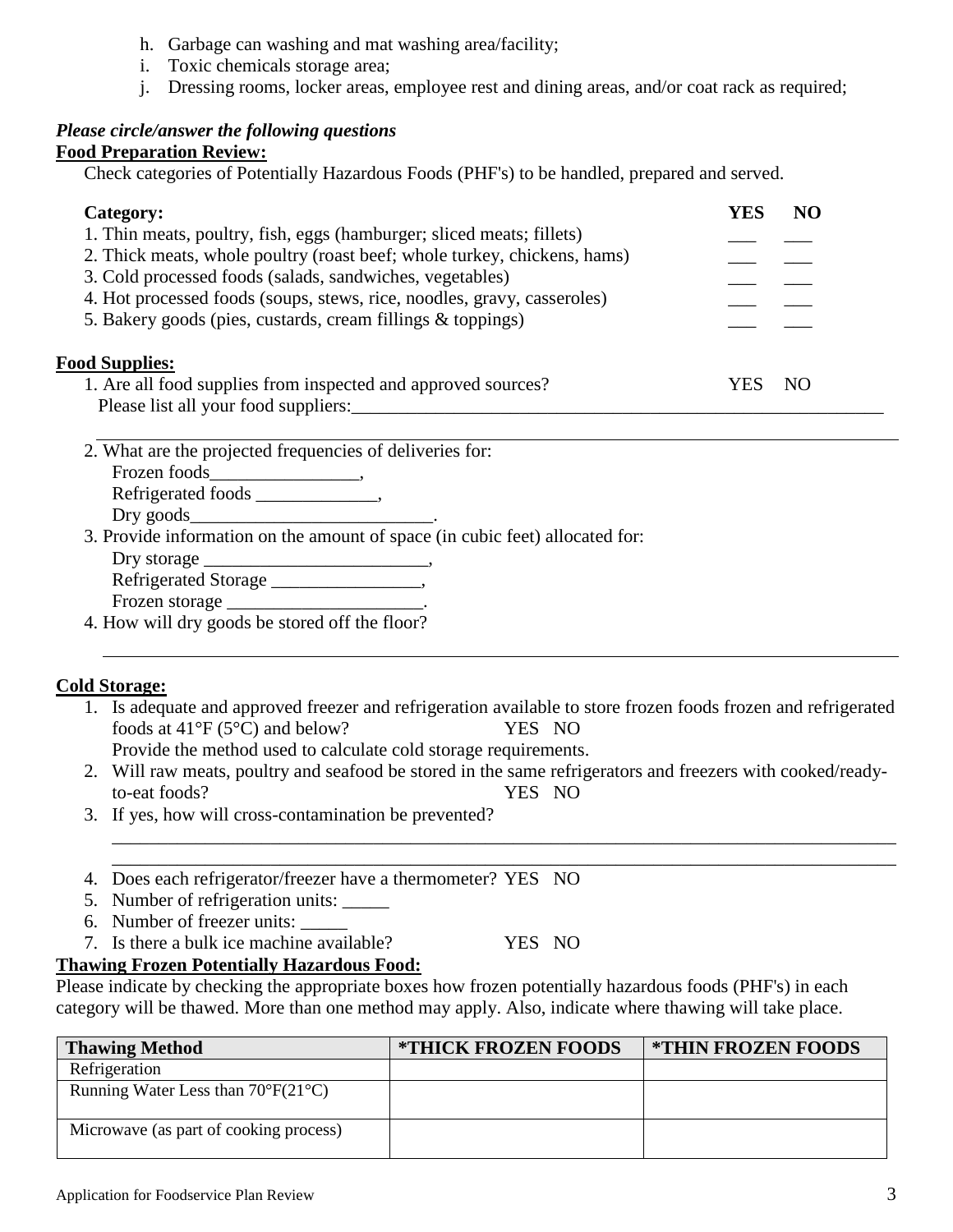| <b>Thawing Method</b>    | <b>*THICK FROZEN FOODS</b> | <b>*THIN FROZEN FOODS</b> |
|--------------------------|----------------------------|---------------------------|
| Cooked from Frozen state |                            |                           |
| Other (describe)         |                            |                           |

\*Frozen foods: approximately one inch or less = thin, and more than an inch = thick.

#### **Cooking:**

1. Will food product thermometers be used to measure final cooking/reheating temperatures of PHF's?

YES NO

2. What type of temperature measuring device:

*Minimum cooking time and temperatures of product utilizing convection and conduction heating equipment:*   $\frac{120°E}{(121 \text{ min})}$ 

| beel roasts                         | 130 F (121 HIII)                                                      |  |
|-------------------------------------|-----------------------------------------------------------------------|--|
| solid seafood pieces                | $145^{\circ}F(15 \text{ sec})$                                        |  |
| other PHF's                         | $145^{\circ}F(15 \text{ sec})$                                        |  |
| $eggs$ – immediate service*         | $145^{\circ}F(15 \text{ sec})$                                        |  |
| $eggs - holding*$                   | $155^{\circ}F(15 \text{ sec})$                                        |  |
|                                     | *(pasteurized eggs must be served to a highly susceptible population) |  |
| pork                                | $145^{\circ}F(15 \text{ sec})$                                        |  |
| comminuted meats/fish               | $155^{\circ}F(15 \text{ sec})$                                        |  |
| poultry                             | $165^{\circ}F(15 \text{ sec})$                                        |  |
| reheated PHF's                      | $165^{\circ}F(15 \text{ sec})$                                        |  |
| 3. List types of cooking equipment. |                                                                       |  |
|                                     |                                                                       |  |

\_\_\_\_\_\_\_\_\_\_\_\_\_\_\_\_\_\_\_\_\_\_\_\_\_\_\_\_\_\_\_\_\_\_\_\_\_\_\_\_\_\_\_\_\_\_\_\_\_\_\_\_\_\_\_\_\_\_\_\_\_\_\_\_\_\_\_\_\_\_\_\_\_\_\_\_\_\_\_\_\_\_\_\_\_\_\_\_\_\_\_\_\_ \_\_\_\_\_\_\_\_\_\_\_\_\_\_\_\_\_\_\_\_\_\_\_\_\_\_\_\_\_\_\_\_\_\_\_\_\_\_\_\_\_\_\_\_\_\_\_\_\_\_\_\_\_\_\_\_\_\_\_\_\_\_\_\_\_\_\_\_\_\_\_\_\_\_\_\_\_\_

\_\_\_\_\_\_\_\_\_\_\_\_\_\_\_\_\_\_\_\_\_\_\_\_\_\_\_\_\_\_\_\_\_\_\_\_\_\_\_\_\_\_\_\_\_\_\_\_\_\_\_\_\_\_\_\_\_\_\_\_\_\_\_\_\_\_\_\_\_\_\_\_\_\_\_\_\_\_ \_\_\_\_\_\_\_\_\_\_\_\_\_\_\_\_\_\_\_\_\_\_\_\_\_\_\_\_\_\_\_\_\_\_\_\_\_\_\_\_\_\_\_\_\_\_\_\_\_\_\_\_\_\_\_\_\_\_\_\_\_\_\_\_\_\_\_\_\_\_\_\_\_\_\_\_\_\_ \_\_\_\_\_\_\_\_\_\_\_\_\_\_\_\_\_\_\_\_\_\_\_\_\_\_\_\_\_\_\_\_\_\_\_\_\_\_\_\_\_\_\_\_\_\_\_\_\_\_\_\_\_\_\_\_\_\_\_\_\_\_\_\_\_\_\_\_\_\_\_\_\_\_\_\_\_\_

| 4. Will you be serving any raw or undercooked foods?    | YES NO |  |
|---------------------------------------------------------|--------|--|
| If yes, will you have a consumer advisory on your menu? | YES NO |  |

## **Hot/Cold Holding:**

- 1. How will hot PHF's be maintained at 135°F (60°C) or above during holding for service? Indicate type and number of hot holding units.
- \_\_\_\_\_\_\_\_\_\_\_\_\_\_\_\_\_\_\_\_\_\_\_\_\_\_\_\_\_\_\_\_\_\_\_\_\_\_\_\_\_\_\_\_\_\_\_\_\_\_\_\_\_\_\_\_\_\_\_\_\_\_\_\_\_\_\_\_\_\_\_\_\_\_\_\_\_\_ 2. How will cold PHF's be maintained at 41°F (5°C) or below during holding for service? Indicate type and number of cold holding units.

## **Cooling:**

Please indicate by checking the appropriate boxes how PHF's will be cooled to 41°F (5°C) within 6 hours (135°F to 70°F in 2 hours and 70°F to 41°F in 4 hours). Also, indicate where the cooling will take place.

| <b>COOLING METHOD</b> | <b>THICK</b> | <b>THIN</b>  | <b>THIN</b>   | <b>THICK</b>  | <b>RICE</b> /  |
|-----------------------|--------------|--------------|---------------|---------------|----------------|
|                       | <b>MEATS</b> | <b>MEATS</b> | <b>SOUPS/</b> | <b>SOUPS/</b> | <b>NOODLES</b> |
|                       |              |              | <b>GRAVY</b>  | <b>GRAVY</b>  |                |
| <b>Shallow Pans</b>   |              |              |               |               |                |
| Ice Baths             |              |              |               |               |                |
| Reduce Volume or Size |              |              |               |               |                |
|                       |              |              |               |               |                |
| Rapid Chill           |              |              |               |               |                |
| Other (describe)      |              |              |               |               |                |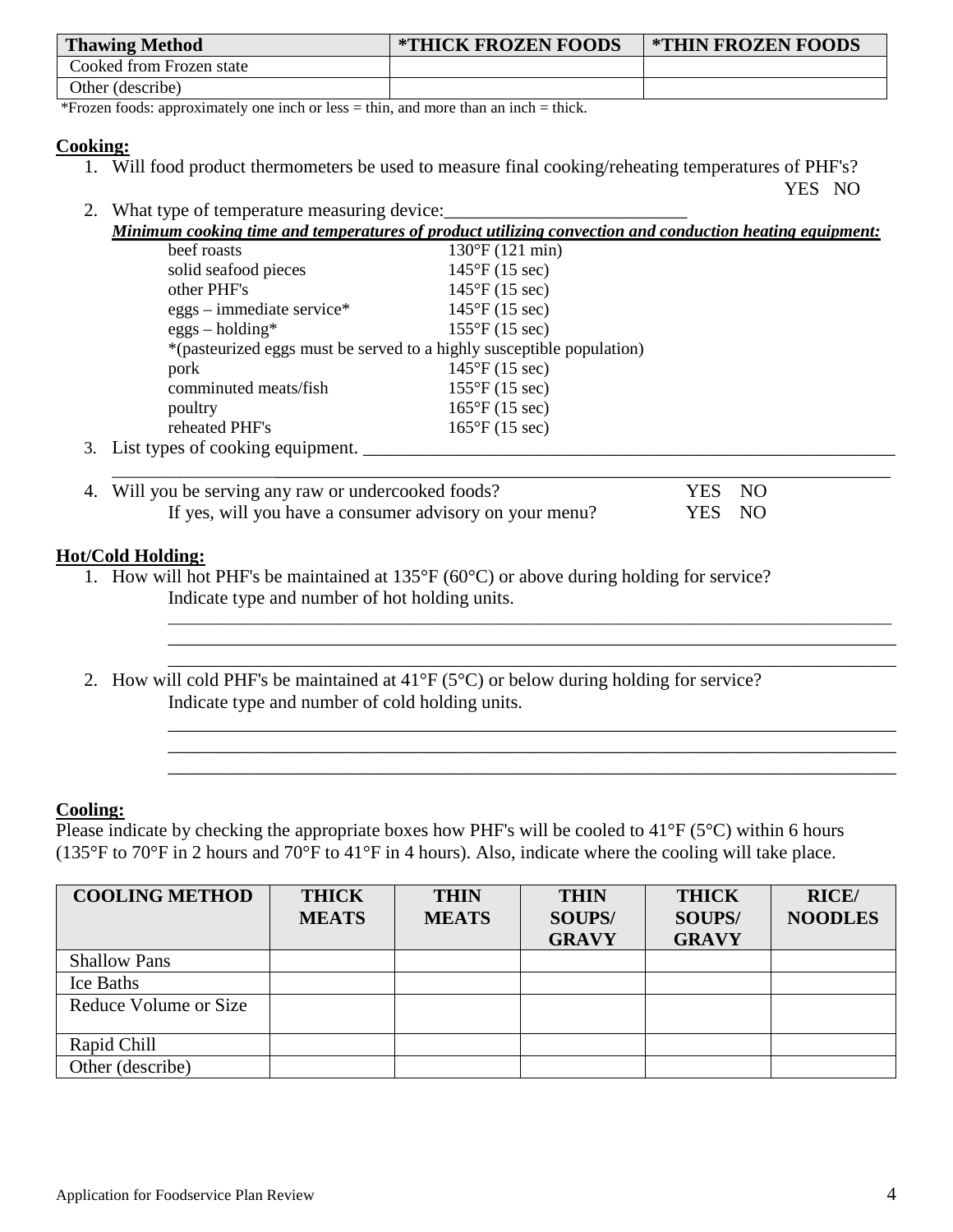#### **Reheating:**

1. How will PHF's that are cooked, cooled, and reheated for hot holding be reheated so that all parts of the food reach a temperature of at least 165°F for 15 seconds. Indicate type and number of units used for reheating foods.

\_\_\_\_\_\_\_\_\_\_\_\_\_\_\_\_\_\_\_\_\_\_\_\_\_\_\_\_\_\_\_\_\_\_\_\_\_\_\_\_\_\_\_\_\_\_\_\_\_\_\_\_\_\_\_\_\_\_\_\_\_\_\_\_\_\_\_\_\_\_\_\_\_\_\_\_\_\_\_\_\_\_\_\_ \_\_\_\_\_\_\_\_\_\_\_\_\_\_\_\_\_\_\_\_\_\_\_\_\_\_\_\_\_\_\_\_\_\_\_\_\_\_\_\_\_\_\_\_\_\_\_\_\_\_\_\_\_\_\_\_\_\_\_\_\_\_\_\_\_\_\_\_\_\_\_\_\_\_\_\_\_\_\_\_\_\_\_\_

\_\_\_\_\_\_\_\_\_\_\_\_\_\_\_\_\_\_\_\_\_\_\_\_\_\_\_\_\_\_\_\_\_\_\_\_\_\_\_\_\_\_\_\_\_\_\_\_\_\_\_\_\_\_\_\_\_\_\_\_\_\_\_\_\_\_\_\_\_\_\_\_\_\_\_\_\_\_\_\_\_\_\_\_

\_\_\_\_\_\_\_\_\_\_\_\_\_\_\_\_\_\_\_\_\_\_\_\_\_\_\_\_\_\_\_\_\_\_\_\_\_\_\_\_\_\_\_\_\_\_\_\_\_\_\_\_\_\_\_\_\_\_\_\_\_\_\_\_\_\_\_\_\_\_\_\_\_\_\_\_\_\_\_\_\_\_\_\_ 2. How will reheating food to 165°F for hot holding be done rapidly (within 2 hours)?

#### **Preparation:**

1. Please list categories of foods prepared more than 12 hours in advance of service.

| 2. Will food employees be trained in good food sanitation practices?                                     |                                                                           | YES NO     |                |  |
|----------------------------------------------------------------------------------------------------------|---------------------------------------------------------------------------|------------|----------------|--|
|                                                                                                          |                                                                           |            |                |  |
|                                                                                                          |                                                                           |            |                |  |
|                                                                                                          |                                                                           |            |                |  |
| 3. Will disposable gloves and/or utensils and/or food grade paper be                                     |                                                                           |            |                |  |
| used to prevent bare hand contact with ready-to-eat foods?                                               |                                                                           | YES NO     |                |  |
| 4. Is there a policy to exclude or restrict food workers who are sick or                                 |                                                                           |            |                |  |
| have infected cuts and lesions?                                                                          |                                                                           | YES NO     |                |  |
|                                                                                                          |                                                                           |            |                |  |
|                                                                                                          |                                                                           |            |                |  |
|                                                                                                          |                                                                           |            |                |  |
|                                                                                                          |                                                                           |            |                |  |
|                                                                                                          |                                                                           |            |                |  |
|                                                                                                          | b. If no, a policy is required prior to opening the foodservice facility. |            |                |  |
| 5. How will cooking equipment, cutting boards, counter tops and other food contact surfaces which cannot |                                                                           |            |                |  |
| be submerged in sinks or put through a dishwasher be sanitized?                                          |                                                                           |            |                |  |
|                                                                                                          |                                                                           |            |                |  |
| b. Concentration:                                                                                        |                                                                           |            |                |  |
| c. Test Kit:                                                                                             |                                                                           | YES .      | - NO           |  |
| 6. Will ingredients for cold ready-to-eat foods such as tuna, mayonnaise, eggs for salads and sandwiches |                                                                           |            |                |  |
| be pre-chilled before being mixed and/or assembled?                                                      |                                                                           | YES NO     |                |  |
| If not, how will ready-to-eat foods be cooled to 41°F?___________________________                        |                                                                           |            |                |  |
| 7. Will all produce be washed on-site prior to use?                                                      |                                                                           | <b>YES</b> | N <sub>O</sub> |  |
| 8. Is there a planned location used for washing produce?<br>Describe                                     |                                                                           | <b>YES</b> | <b>NO</b>      |  |

9. Describe the procedure used for minimizing the length of time PHF's will be kept in the temperature danger zone (41°F - 135°F) during preparation.

\_\_\_\_\_\_\_\_\_\_\_\_\_\_\_\_\_\_\_\_\_\_\_\_\_\_\_\_\_\_\_\_\_\_\_\_\_\_\_\_\_\_\_\_\_\_\_\_\_\_\_\_\_\_\_\_\_\_\_\_\_\_\_\_\_\_\_\_\_\_\_\_\_\_\_\_\_\_\_\_\_\_\_\_ \_\_\_\_\_\_\_\_\_\_\_\_\_\_\_\_\_\_\_\_\_\_\_\_\_\_\_\_\_\_\_\_\_\_\_\_\_\_\_\_\_\_\_\_\_\_\_\_\_\_\_\_\_\_\_\_\_\_\_\_\_\_\_\_\_\_\_\_\_\_\_\_\_\_\_\_\_\_\_\_\_\_\_\_

\_\_\_\_\_\_\_\_\_\_\_\_\_\_\_\_\_\_\_\_\_\_\_\_\_\_\_\_\_\_\_\_\_\_\_\_\_\_\_\_\_\_\_\_\_\_\_\_\_\_\_\_\_\_\_\_\_\_\_\_\_\_\_\_\_\_\_\_\_\_\_\_\_\_\_\_\_\_\_\_\_\_\_\_ \_\_\_\_\_\_\_\_\_\_\_\_\_\_\_\_\_\_\_\_\_\_\_\_\_\_\_\_\_\_\_\_\_\_\_\_\_\_\_\_\_\_\_\_\_\_\_\_\_\_\_\_\_\_\_\_\_\_\_\_\_\_\_\_\_\_\_\_\_\_\_\_\_\_\_\_\_\_\_\_\_\_\_\_

\_\_\_\_\_\_\_\_\_\_\_\_\_\_\_\_\_\_\_\_\_\_\_\_\_\_\_\_\_\_\_\_\_\_\_\_\_\_\_\_\_\_\_\_\_\_\_\_\_\_\_\_\_\_\_\_\_\_\_\_\_\_\_\_\_\_\_\_\_\_\_\_\_\_\_\_\_\_\_\_\_\_\_\_

- 10. Provide a HACCP plan for specialized processing methods such as vacuum packaged food items prepared on-site or otherwise required by the regulatory authority.
- 11. Will the facility be serving food to a highly susceptible population? YES NO If yes, how will the food temperature be maintained while being transferred between the kitchen and service area? \_\_\_\_\_\_\_\_\_\_\_\_\_\_\_\_\_\_\_\_\_\_\_\_\_\_\_\_\_\_\_\_\_\_\_\_\_\_\_\_\_\_\_\_\_\_\_\_\_\_\_\_\_\_\_\_\_\_\_\_\_\_\_\_\_\_\_\_\_\_\_\_\_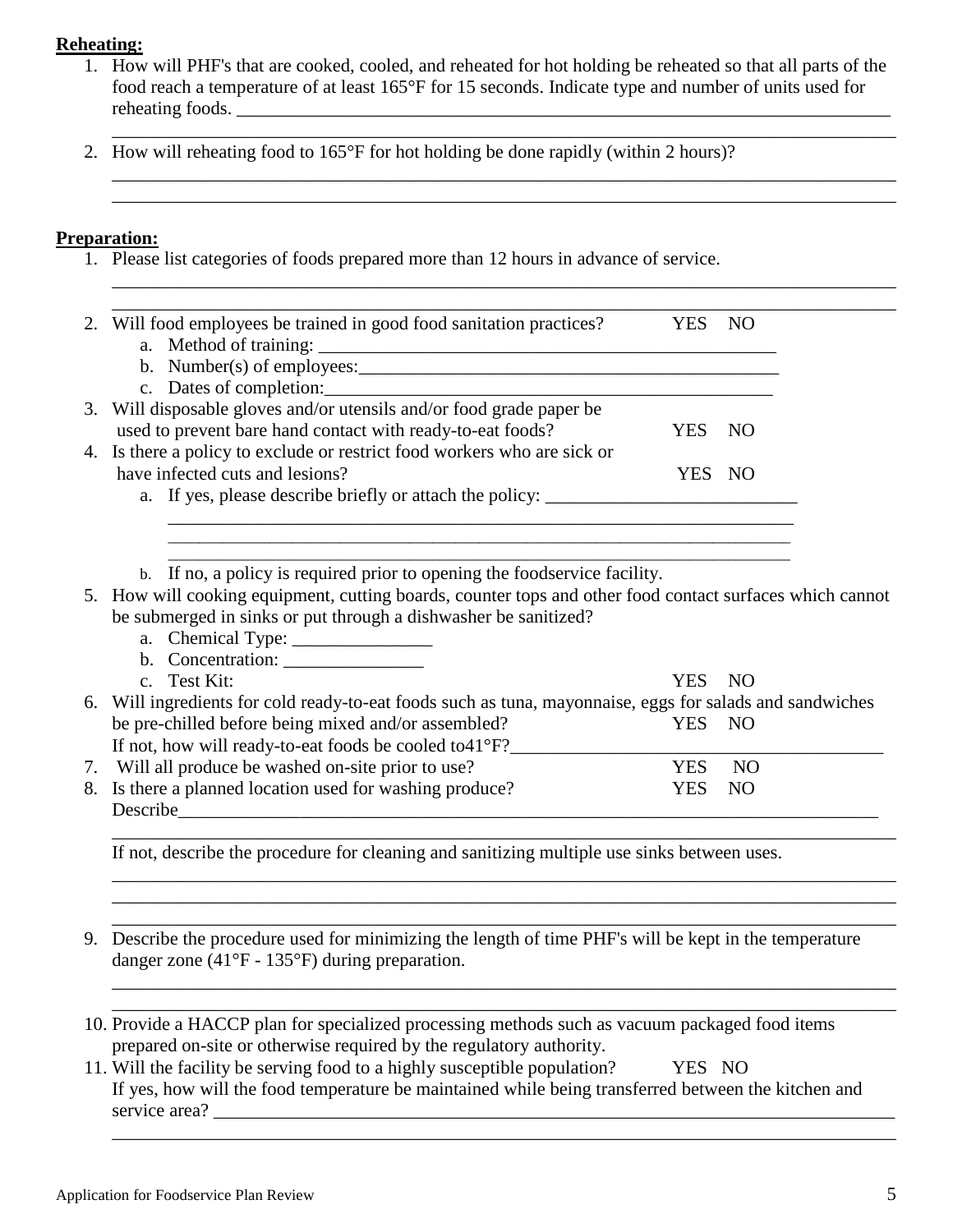## **A. Finish Schedule**

Please indicate which materials (quarry tile, stainless steel, 4" plastic coved molding, etc.) will be used in the following areas.

|                       | <b>FLOOR</b> | <b>COVING</b> | <b>WALLS</b> | <b>CEILING</b> |
|-----------------------|--------------|---------------|--------------|----------------|
| <b>Kitchen</b>        |              |               |              |                |
| <b>Bar</b>            |              |               |              |                |
| <b>Food Storage</b>   |              |               |              |                |
| <b>Other Storage</b>  |              |               |              |                |
| <b>Toilet Rooms</b>   |              |               |              |                |
| <b>Dressing Rooms</b> |              |               |              |                |
| Garbage &             |              |               |              |                |
| <b>Refuse Storage</b> |              |               |              |                |
| <b>Mop Service</b>    |              |               |              |                |
| <b>Basin Area</b>     |              |               |              |                |
| Warewashing           |              |               |              |                |
| Area                  |              |               |              |                |
| <b>Walk-in</b>        |              |               |              |                |
| <b>Refrigerators</b>  |              |               |              |                |
| and Freezers          |              |               |              |                |

## **B. Insect And Rodent Control**

|    | 1. Will all outside doors be self-closing and rodent proof?                          | <b>YES</b> | N <sub>O</sub> | <b>NA</b> |
|----|--------------------------------------------------------------------------------------|------------|----------------|-----------|
|    | 2. Are screen doors provided on all entrances left open to the outside?              | <b>YES</b> | N <sub>O</sub> | <b>NA</b> |
|    | 3. Do all openable windows have a minimum #16 mesh screening?                        | <b>YES</b> | N <sub>O</sub> | <b>NA</b> |
|    | 4. Is the placement of electrocution devices identified on the plan?                 | <b>YES</b> | N <sub>O</sub> | <b>NA</b> |
|    | 5. Will all pipes & electrical conduit chases be sealed; ventilation systems         |            |                |           |
|    | exhaust and intakes protected?                                                       | <b>YES</b> | N <sub>O</sub> | <b>NA</b> |
|    | 6. Is area around building clear of unnecessary brush, litter, boxes and             |            |                |           |
|    | other harborage?                                                                     | <b>YES</b> | N <sub>O</sub> | <b>NA</b> |
|    | 7. Will air curtains be used?                                                        | <b>YES</b> | N <sub>O</sub> | <b>NA</b> |
|    |                                                                                      |            |                |           |
|    |                                                                                      |            |                |           |
|    | C. Garbage And Refuse                                                                |            |                |           |
|    | <b>Inside</b>                                                                        |            |                |           |
|    | 1. Do all containers have lids?                                                      | <b>YES</b> | N <sub>O</sub> | <b>NA</b> |
| 2. | Will refuse be stored inside?                                                        | <b>YES</b> | N <sub>O</sub> | <b>NA</b> |
|    | If so, where? $\qquad \qquad$                                                        |            |                |           |
| 3. | Is there an area designated for garbage can or floor mat cleaning?                   | <b>YES</b> | NO             | <b>NA</b> |
|    | Outside                                                                              |            |                |           |
|    | 4. Will a dumpster be used?                                                          | <b>YES</b> | N <sub>O</sub> | <b>NA</b> |
|    |                                                                                      |            |                |           |
|    | 5. Will a compactor be used?                                                         | <b>YES</b> | N <sub>O</sub> | <b>NA</b> |
|    |                                                                                      |            |                |           |
|    | 6. Will garbage cans be stored outside?                                              | <b>YES</b> | N <sub>O</sub> | NA        |
|    | Describe surface and location where dumpster/compactor/garbage cans are to be stored |            |                |           |
|    |                                                                                      |            |                |           |
| 7. | Describe location of grease storage receptacle and servicing schedule                |            |                |           |
|    |                                                                                      |            |                |           |
| 8. | Is there an area to store recycled containers?                                       | <b>YES</b> | N <sub>O</sub> |           |
|    | If yes, describe                                                                     |            |                |           |
| 9. | Is there any area to store returnable damaged goods?                                 | <b>YES</b> | N <sub>O</sub> |           |
|    |                                                                                      |            |                |           |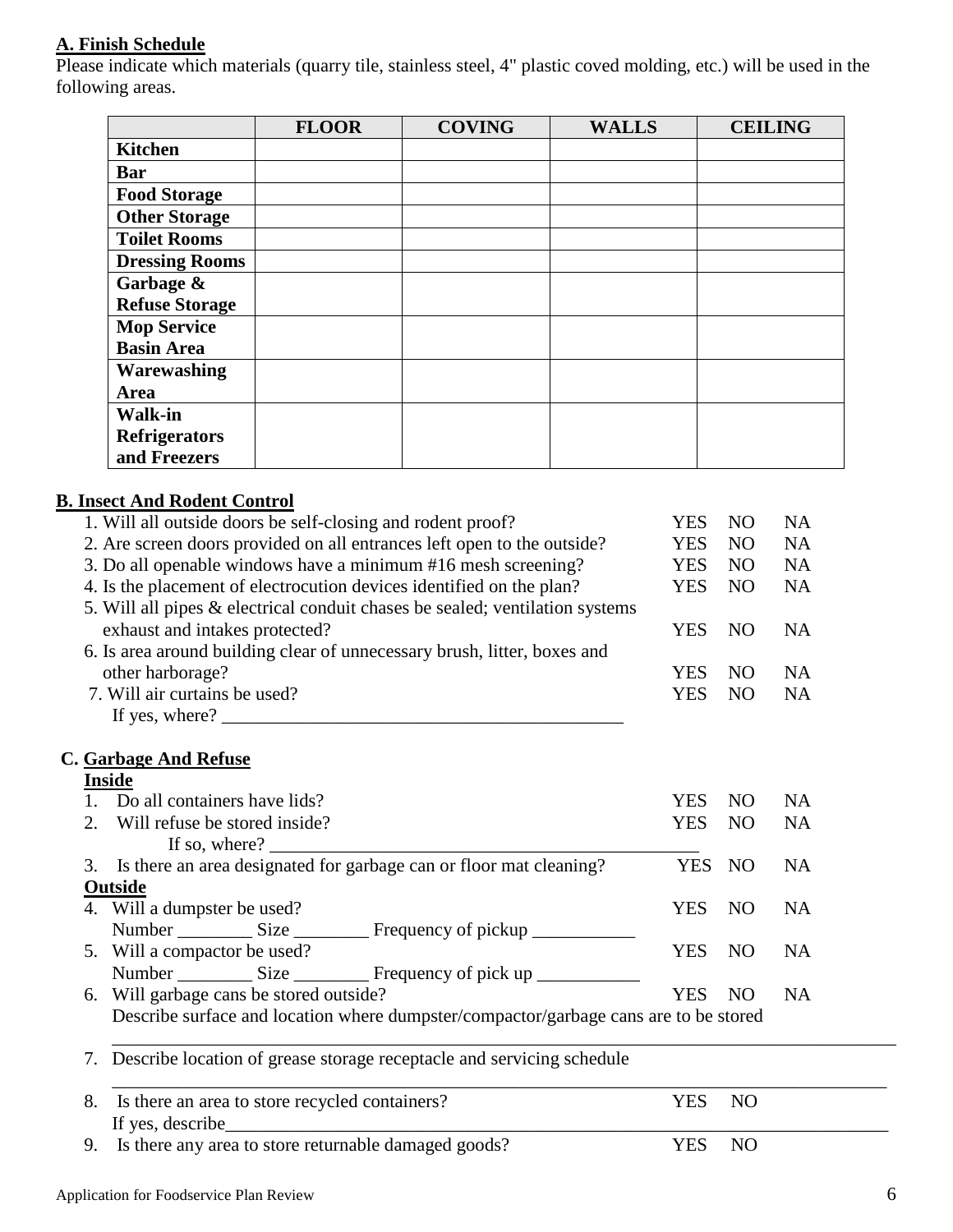#### **D. Plumbing Connections**

Please check where appropriate

|                              | <b>AIR</b> | <b>AIR</b>   | *INTEGRAL   | $*$ "P"     | <b>VACUUM</b>  | <b>CONDENSATE</b> |
|------------------------------|------------|--------------|-------------|-------------|----------------|-------------------|
|                              | <b>GAP</b> | <b>BREAK</b> | <b>TRAP</b> | <b>TRAP</b> | <b>BREAKER</b> | <b>PUMP</b>       |
| <b>Toilet</b>                |            |              |             |             |                |                   |
| <b>Urinals</b>               |            |              |             |             |                |                   |
| <b>Dishwasher</b>            |            |              |             |             |                |                   |
| <b>Garbage Grinder</b>       |            |              |             |             |                |                   |
| <b>Ice machines</b>          |            |              |             |             |                |                   |
| Ice storage bin              |            |              |             |             |                |                   |
| <b>Sinks</b>                 |            |              |             |             |                |                   |
| a. Mop                       |            |              |             |             |                |                   |
| c. Handwash                  |            |              |             |             |                |                   |
| d. 3 Compartment             |            |              |             |             |                |                   |
| e. 2 Compartment             |            |              |             |             |                |                   |
| f. 1 Compartment             |            |              |             |             |                |                   |
| g. Water Station             |            |              |             |             |                |                   |
| <b>Steam tables</b>          |            |              |             |             |                |                   |
| <b>Dipper wells</b>          |            |              |             |             |                |                   |
| Refrigeration                |            |              |             |             |                |                   |
| condensate/ drain lines      |            |              |             |             |                |                   |
|                              |            |              |             |             |                |                   |
| <b>Hose connection</b>       |            |              |             |             |                |                   |
| Potato peeler                |            |              |             |             |                |                   |
| <b>Beverage Dispenser w/</b> |            |              |             |             |                |                   |
| carbonator                   |            |              |             |             |                |                   |
| Other                        |            |              |             |             |                |                   |
|                              |            |              |             |             |                |                   |

<sup>1</sup><br>*\* TRAP: A fitting or device which provides a liquid seal to prevent the emission of sewer gases without materially affecting the flow of sewage or waste water through it. An integral trap is one that is built directly into the fixture, e.g., a toilet fixture. A "P" trap is a fixture trap that provides a liquid seal in the shape of the letter "P". Full "S" traps are prohibited*.

Are floor drains provided & easily cleanable? YES NO Indicate location:

## **E. Water Supply**

| 1. Is water supply public $($ $)$ or private $($ $)$ ?                            |
|-----------------------------------------------------------------------------------|
| If private, has source been approved? YES NO<br><b>PENDING</b>                    |
| Please attach copy of written approval and/or permit.                             |
| 2. Is ice made on premises () or purchased commercially (<br>$\mathcal{C}$        |
| a. If made on premise, are specifications for the ice machine provided?<br>YES NO |
| b. Describe provision for ice scoop storage:                                      |
| c. Provide location of ice maker or bagging operation______                       |
| 3. What is the capacity of the hot water generator?                               |
| 4. Is the hot water generator sufficient for the needs of the establishment?      |
| Provide calculations for necessary hot water                                      |
| 5. Is there a water treatment device? YES<br>NO                                   |
| If yes, how will the device be inspected $\&$ serviced?                           |
|                                                                                   |
| 6. How are the backflow prevention devices inspected $&$ serviced?                |

\_\_\_\_\_\_\_\_\_\_\_\_\_\_\_\_\_\_\_\_\_\_\_\_\_\_\_\_\_\_\_\_\_\_\_\_\_\_\_\_\_\_\_\_\_\_\_\_\_\_\_\_\_\_\_\_\_\_\_\_\_\_\_\_\_\_\_\_\_\_\_\_\_\_\_\_\_\_\_\_\_\_\_\_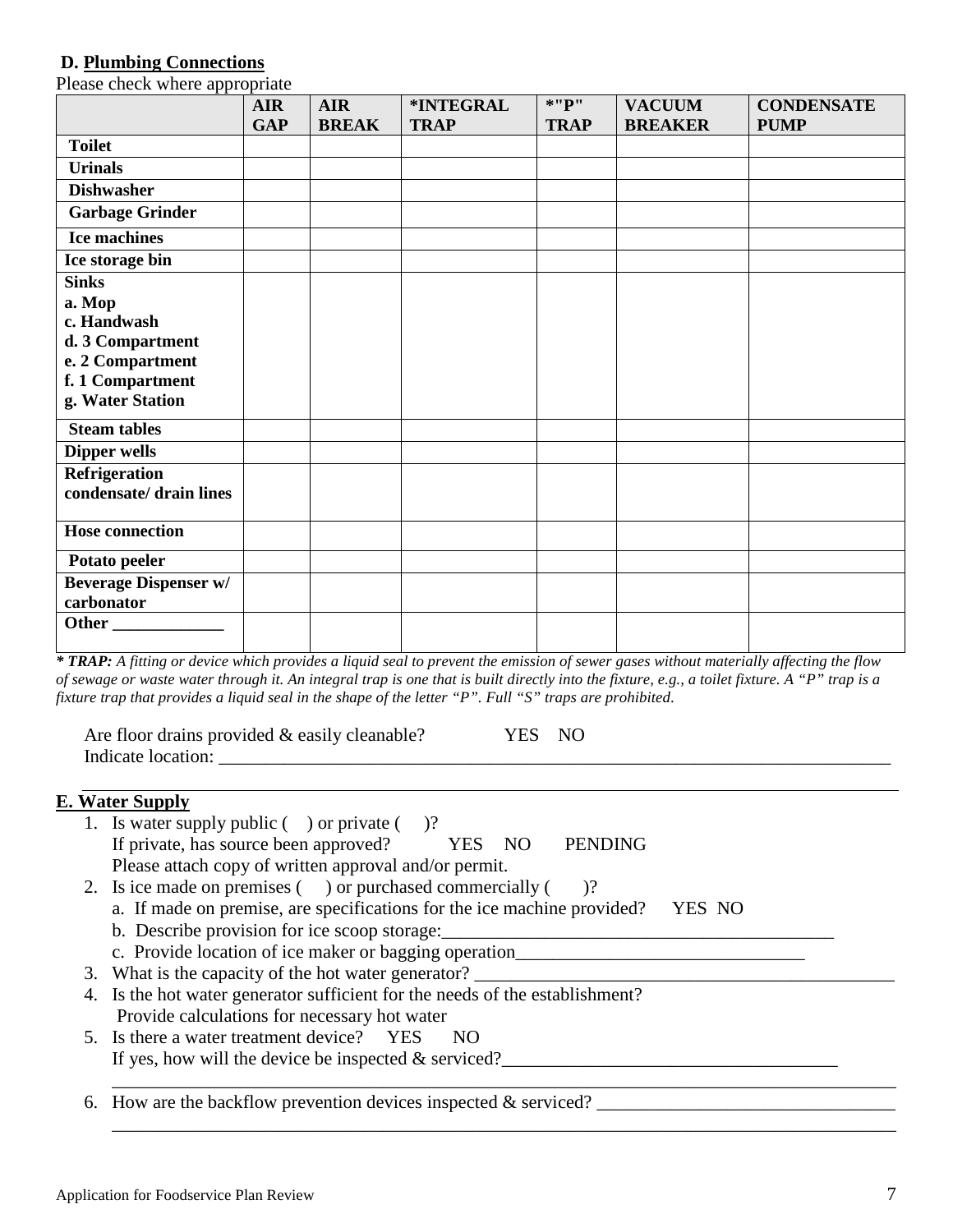**F. Sewage Disposal** 1. Is building connected to a municipal sewer? YES NO 2. If no, is private disposal system approved? YES NO PENDING *Please attach copy of written approval and/or permit*. 3. Are grease traps provided? YES NO a. If so, where?  $\overline{\phantom{a}}$ b. Provide schedule for cleaning & maintenance\_\_\_\_\_\_\_\_\_\_\_\_\_\_\_\_\_\_\_\_\_\_\_\_\_\_\_\_\_\_\_\_\_\_\_\_\_\_\_\_\_ **G. Employee Belongings** Describe storage facilities for employees' personal belongings (i.e., purses, coats, personal medication, etc.) **H. General** 1. Will insecticides/rodenticides be stored separately from cleaning & sanitizing agents? YES NO Indicate location:\_\_\_\_\_\_\_\_\_\_\_\_\_\_\_\_\_\_\_\_\_\_\_\_\_\_\_\_\_\_\_\_\_\_\_\_\_\_\_\_\_\_\_\_\_\_\_\_\_\_\_\_\_\_\_\_\_\_\_\_\_\_\_\_\_ \_\_\_\_\_\_\_\_\_\_\_\_\_\_\_\_\_\_\_\_\_\_\_\_\_\_\_\_\_\_\_\_\_\_\_\_\_\_\_\_\_\_\_\_\_\_\_\_\_\_\_\_\_\_\_\_\_\_\_\_\_\_\_\_\_\_\_\_\_\_\_\_\_\_\_\_\_\_\_ 2. Who will be applying your insecticides/rodenticides?\_\_\_\_\_\_\_\_\_\_\_\_\_\_\_\_\_\_\_\_\_\_\_\_\_\_ 3. Will all toxics for use on the premise (this includes personal medications) be stored away from food preparation and storage areas? YES NO 4. Will all containers of toxics including sanitizing spray bottles clearly labeled? YES NO 5. Will linens be laundered on site (this includes wiping cloths)? YES NO If yes, what will be laundered and where?\_\_\_\_\_\_\_\_\_\_\_\_\_\_\_\_\_\_\_\_\_\_\_\_\_\_\_\_\_\_\_\_\_\_\_\_\_\_\_\_\_\_\_\_\_\_\_ If no, how will linens be cleaned?  $\Box$ 6. Is a laundry dryer available? YES NO 7. Location of clean linen storage: \_\_\_\_\_\_\_\_\_\_\_\_\_\_\_\_\_\_\_\_\_\_\_\_\_\_\_\_\_\_\_\_\_\_\_\_\_\_\_\_\_\_\_\_\_\_\_\_\_\_\_\_\_\_\_ \_\_\_\_\_\_\_\_\_\_\_\_\_\_\_\_\_\_\_\_\_\_\_\_\_\_\_\_\_\_\_\_\_\_\_\_\_\_\_\_\_\_\_\_\_\_\_\_\_\_\_\_\_\_\_\_\_\_\_\_\_\_\_\_\_\_\_\_\_\_\_\_\_\_\_\_\_\_\_\_ 8. Location of dirty linen storage: \_\_\_\_\_\_\_\_\_\_\_\_\_\_\_\_\_\_\_\_\_\_\_\_\_\_\_\_\_\_\_\_\_\_\_\_\_\_\_\_\_\_\_\_\_\_\_\_\_\_\_\_\_\_\_\_\_\_\_\_\_\_\_\_\_\_\_\_\_\_\_\_\_\_\_\_\_\_\_\_ 9. Will food storage containers be constructed of safe, durable, and nonabsorbent materials? YES NO Indicate type:

\_\_\_\_\_\_\_\_\_\_\_\_\_\_\_\_\_\_\_\_\_\_\_\_\_\_\_\_\_\_\_\_\_\_\_\_\_\_\_\_\_\_\_\_\_\_\_\_\_\_\_\_\_\_\_\_\_\_\_\_\_\_\_\_\_\_\_\_\_\_\_\_\_\_\_\_\_\_\_\_

\_\_\_\_\_\_\_\_\_\_\_\_\_\_\_\_\_\_\_\_\_\_\_\_\_\_\_\_\_\_\_\_\_\_\_\_\_\_\_\_\_\_\_\_\_\_\_\_\_\_\_\_\_\_\_\_\_\_\_\_\_\_\_\_\_\_\_\_\_\_\_\_\_\_\_\_\_\_\_\_

10. How is each listed ventilation hood system cleaned? frequency of cleaning?

## **I. Sinks**

- 1. Is a mop sink present? YES NO If no, please describe facility for cleaning of mops and other equipment:
- \_\_\_\_\_\_\_\_\_\_\_\_\_\_\_\_\_\_\_\_\_\_\_\_\_\_\_\_\_\_\_\_\_\_\_\_\_\_\_\_\_\_\_\_\_\_\_\_\_\_\_\_\_\_\_\_\_\_\_\_\_\_\_\_\_\_\_\_\_\_\_\_\_\_\_\_\_\_ 2. If the menu dictates, is a food preparation sink present? YES NO

#### **J. Dishwashing Facilities**

- 1. Will sinks or a dishwasher be used for warewashing?
	- a. Dishwasher ( )
	- b. Three compartment sink ()
- 2. Dishwasher, type of sanitization used:
	- a. Hot water (temp. provided) \_\_\_\_\_\_\_\_\_\_\_\_\_\_\_\_\_\_
	- b. Booster heater \_\_\_\_\_\_\_\_\_\_\_\_\_\_\_\_\_\_\_\_\_\_\_\_\_\_\_\_
	- c. Chemical type  $\frac{1}{\sqrt{1-\frac{1}{2}}\sqrt{1-\frac{1}{2}}\sqrt{1-\frac{1}{2}}\sqrt{1-\frac{1}{2}}\sqrt{1-\frac{1}{2}}\sqrt{1-\frac{1}{2}}\sqrt{1-\frac{1}{2}}\sqrt{1-\frac{1}{2}}\sqrt{1-\frac{1}{2}}\sqrt{1-\frac{1}{2}}\sqrt{1-\frac{1}{2}}\sqrt{1-\frac{1}{2}}\sqrt{1-\frac{1}{2}}\sqrt{1-\frac{1}{2}}\sqrt{1-\frac{1}{2}}\sqrt{1-\frac{1}{2}}\sqrt{1-\frac{1}{2}}\sqrt{1-\frac{1}{2}}$
	- d. Is ventilation provided? YES NO
- 3. Do all dish machines have templates with operating instructions? YES NO
- 4. Do all dish machines have temperature/pressure gauges as required that are working? YES NO

### Application for Foodservice Plan Review 8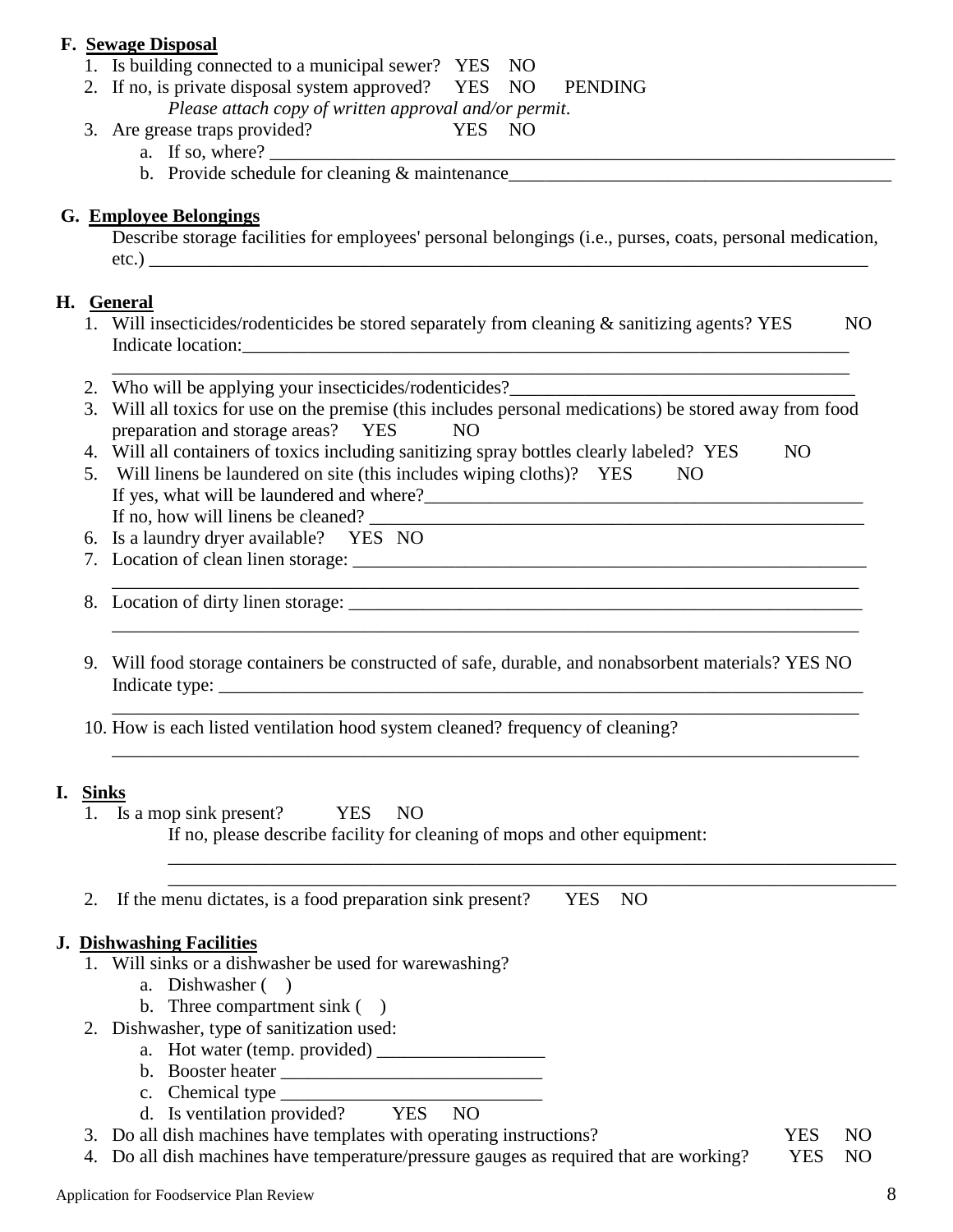5. Does the largest pot and pan fit into each compartment of the pot sink? YES NO If no, what is the procedure for manual cleaning and sanitizing?

| 6. | <b>YES</b><br>Are there drain boards on both ends of the pot sink?<br>N <sub>O</sub> |            |                |  |
|----|--------------------------------------------------------------------------------------|------------|----------------|--|
| 7. | What type of sanitizer is used?                                                      |            |                |  |
|    | a. Chlorine                                                                          |            |                |  |
|    | b. Iodine                                                                            |            |                |  |
|    | c. Quaternary ammonium                                                               |            |                |  |
|    | d. Hot Water                                                                         |            |                |  |
|    | e. Other                                                                             |            |                |  |
|    | 8. Are test papers and/or kits available for checking sanitizer concentration? YES   |            | N <sub>O</sub> |  |
|    |                                                                                      |            |                |  |
|    | K. Handwashing/Toilet Facilities                                                     |            |                |  |
|    | 1. Is there a handwashing sink in each food prep and warewashing area?               | <b>YES</b> | N <sub>O</sub> |  |
|    | 2. Do all handwashing sinks, including those in the restrooms, have a                |            |                |  |
|    | mixing valve/combination faucet?                                                     | <b>YES</b> | N <sub>O</sub> |  |
|    | 3. Do self-closing metering faucets provide a flow of water for at least             |            |                |  |
|    | 15 seconds without the need to reactivate the faucet?                                | <b>YES</b> | N <sub>O</sub> |  |
|    | 4. Is hand cleanser available at all handwashing sinks?                              | <b>YES</b> | N <sub>O</sub> |  |
|    | 5. Are hand drying facilities (paper towels, air blowers, etc.) available            |            |                |  |
|    | at all handwashing sinks?                                                            | <b>YES</b> | N <sub>O</sub> |  |
|    | 6. Are covered waste receptacles available in each restroom?                         | <b>YES</b> | N <sub>O</sub> |  |
| 7. | Is hot and cold running water under pressure available at each                       |            |                |  |
|    | handwashing sink?                                                                    | <b>YES</b> | N <sub>O</sub> |  |
| 8. | Are all toilet room doors self-closing?                                              | <b>YES</b> | N <sub>O</sub> |  |
| 9. | Are all toilet rooms equipped with adequate ventilation?                             | <b>YES</b> | N <sub>O</sub> |  |
|    | 10. Are handwashing signs posted at all hand sinks used by employees?                | <b>YES</b> | N <sub>O</sub> |  |
|    |                                                                                      |            |                |  |

## **L. SMALL EQUIPMENT REQUIREMENTS**

Please specify the number, location, and types of each of the following:

a. Slicers \_\_\_\_\_\_\_\_\_\_\_\_\_\_\_\_\_\_\_\_\_\_\_\_\_\_\_\_\_\_\_\_\_\_\_\_\_\_\_\_\_\_\_\_\_\_\_\_\_\_\_\_ b. Cutting boards \_\_\_\_\_\_\_\_\_\_\_\_\_\_\_\_\_\_\_\_\_\_\_\_\_\_\_\_\_\_\_\_\_\_\_\_\_\_\_\_\_\_\_\_\_\_ c. Can openers \_\_\_\_\_\_\_\_\_\_\_\_\_\_\_\_\_\_\_\_\_\_\_\_\_\_\_\_\_\_\_\_\_\_\_\_\_\_\_\_\_\_\_\_\_\_\_\_ d. Mixers \_\_\_\_\_\_\_\_\_\_\_\_\_\_\_\_\_\_\_\_\_\_\_\_\_\_\_\_\_\_\_\_\_\_\_\_\_\_\_\_\_\_\_\_\_\_\_\_\_\_\_\_ e. Floor mats \_\_\_\_\_\_\_\_\_\_\_\_\_\_\_\_\_\_\_\_\_\_\_\_\_\_\_\_\_\_\_\_\_\_\_\_\_\_\_\_\_\_\_\_\_\_\_\_\_\_ f. Other